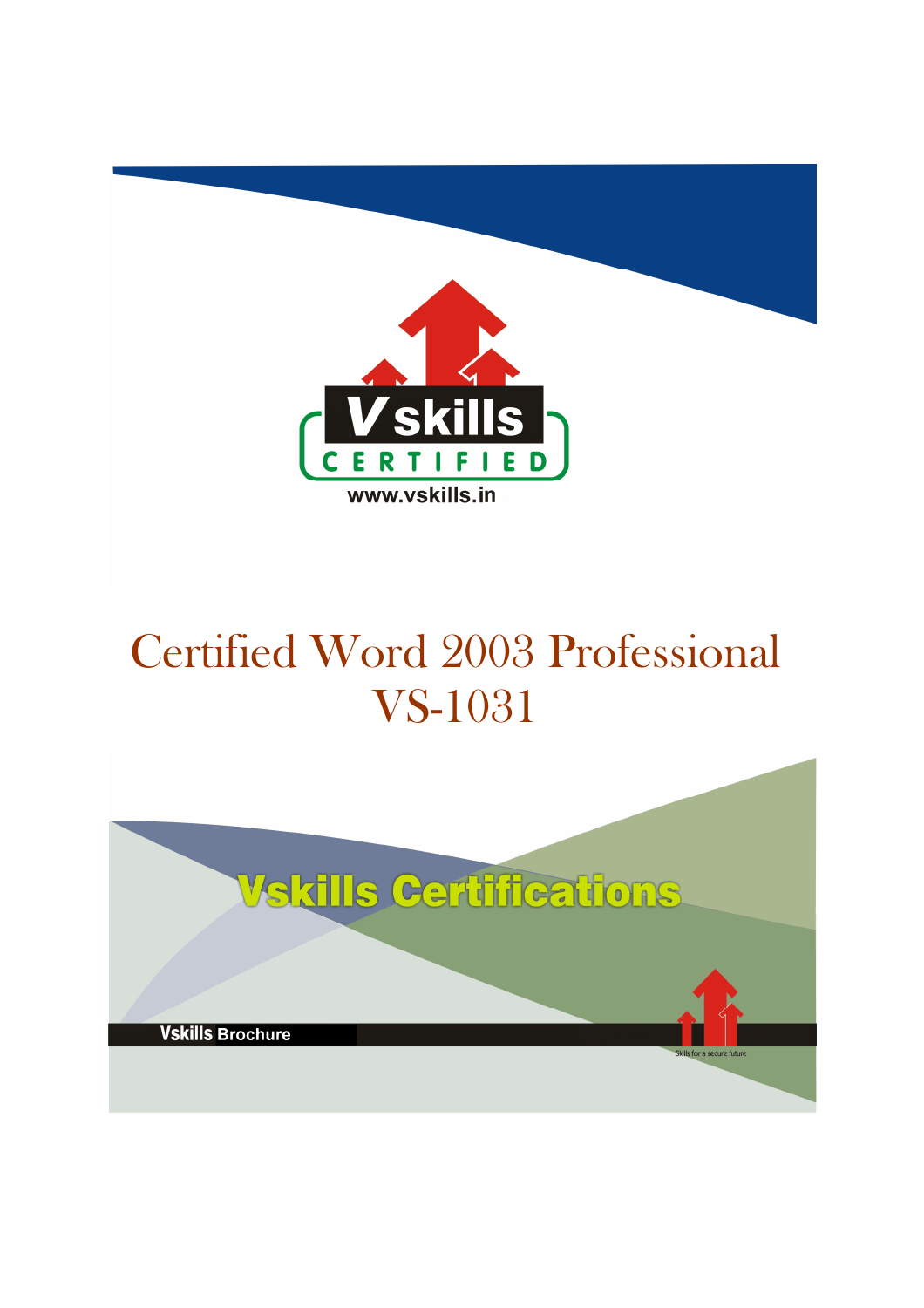# Certified Word 2003 Professional

## Certification Code VS-1031

Word 2003 Professional Certification helps demonstrate an individual's overall comprehension and expertise of Microsoft Office programs. VSkills Word 2003 Professional Certification holders have more than a working familiarity with Microsoft Office programs—they are technically skilled to take advantage of the breadth of features efficiently and effectively. Nearly every sector requires word processing professionals; to perform tasks such as letter writing, mail merge, etc. Microsoft Word allows users to type, format and edit text to create documents that can be printed or viewed electronically.

#### Why should one take this certification?

This Course is intended for professionals and graduates wanting to excel in their chosen areas. It is also well suited for those who are already working and would like to take certification for further career progression.

Earning VSkills Word 2003 Professional Certification can help candidate differentiate in today's competitive job market, broaden their employment opportunities by displaying their advanced skills, and result in higher earning potential. VSkills Word 2003 Professional Certification can also lead to increased job satisfaction. Certified individuals have increased competence, productivity, and credibility with their employers, co-workers, and clients.

For employers, the certification provides skill-verification tools that not only help assess a person's skills in using Microsoft Word 2003 but also the ability to quickly complete onthe-job tasks across multiple programs in the Microsoft Office system.

## Who will benefit from taking this certification?

The certification benefits business workers and students who want to present themselves as truly knowledgeable and differentiate themselves in a competitive job market. It also helps hiring managers make job placement decisions. Managers who hire candidates with a VSkills Word 2003 Professional Certification are helping minimize training costs.

## **Test Details:**

- **Duration:** 60 minutes
- No. of questions:  $50$
- Maximum marks: 50, Passing marks:  $25(50\%)$ ; There is no negative marking in this module.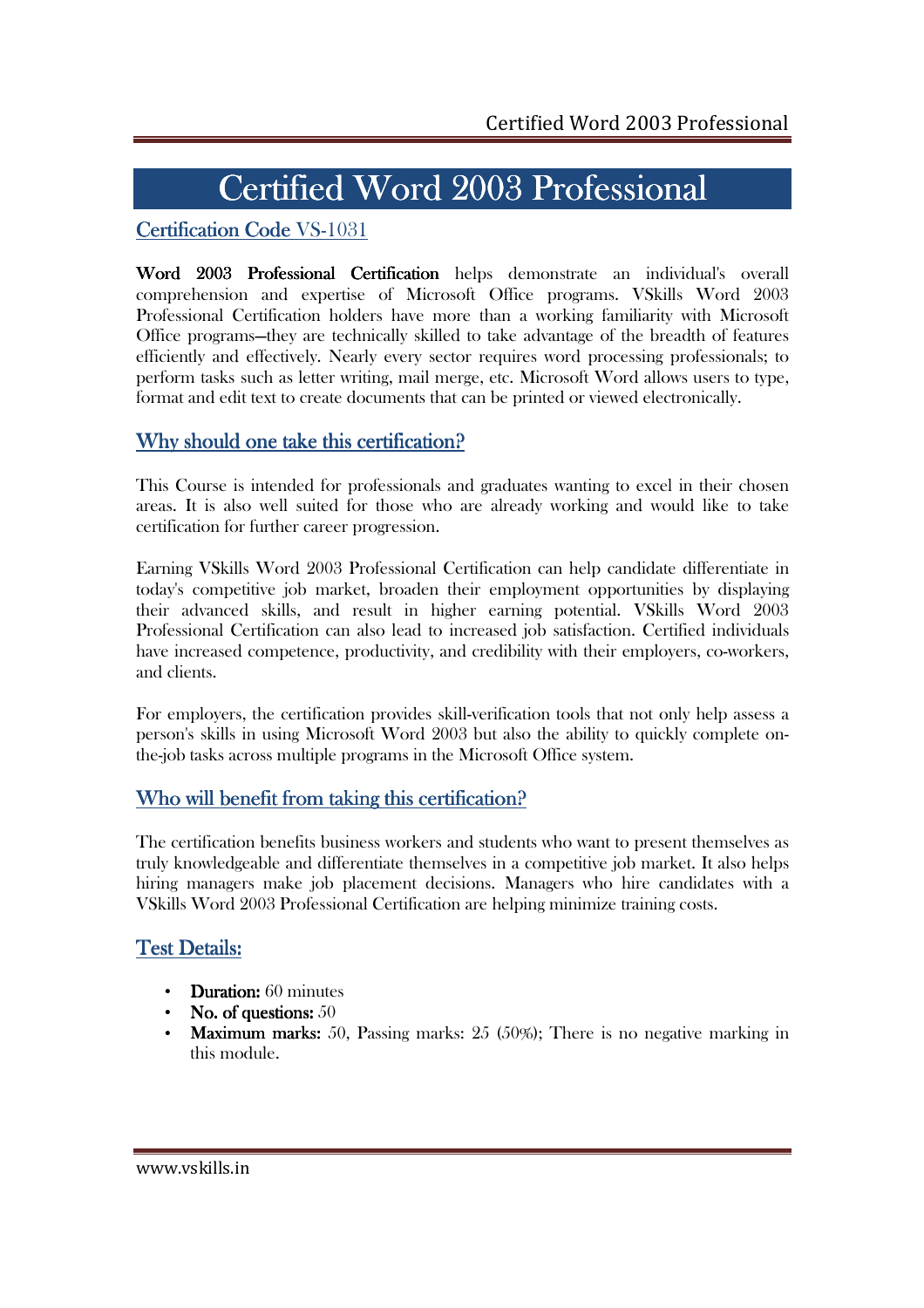## Fee Structure:

Rs. 3,499/- (Excludes taxes)\*

\*Fees may change without prior notice, please refer http://www.vskills.in for updated fees

# Companies that hire Vskills Certified Word 2003 Professional

MS-Word professionals are in great demand. There are a lot of boutique niche companies, specializing in Integration Services, who are constantly hiring knowledgeable professionals. International job consultants also are constantly looking for MS-Word Specialists for overseas jobs. The skill is also greatly in demand in government projects.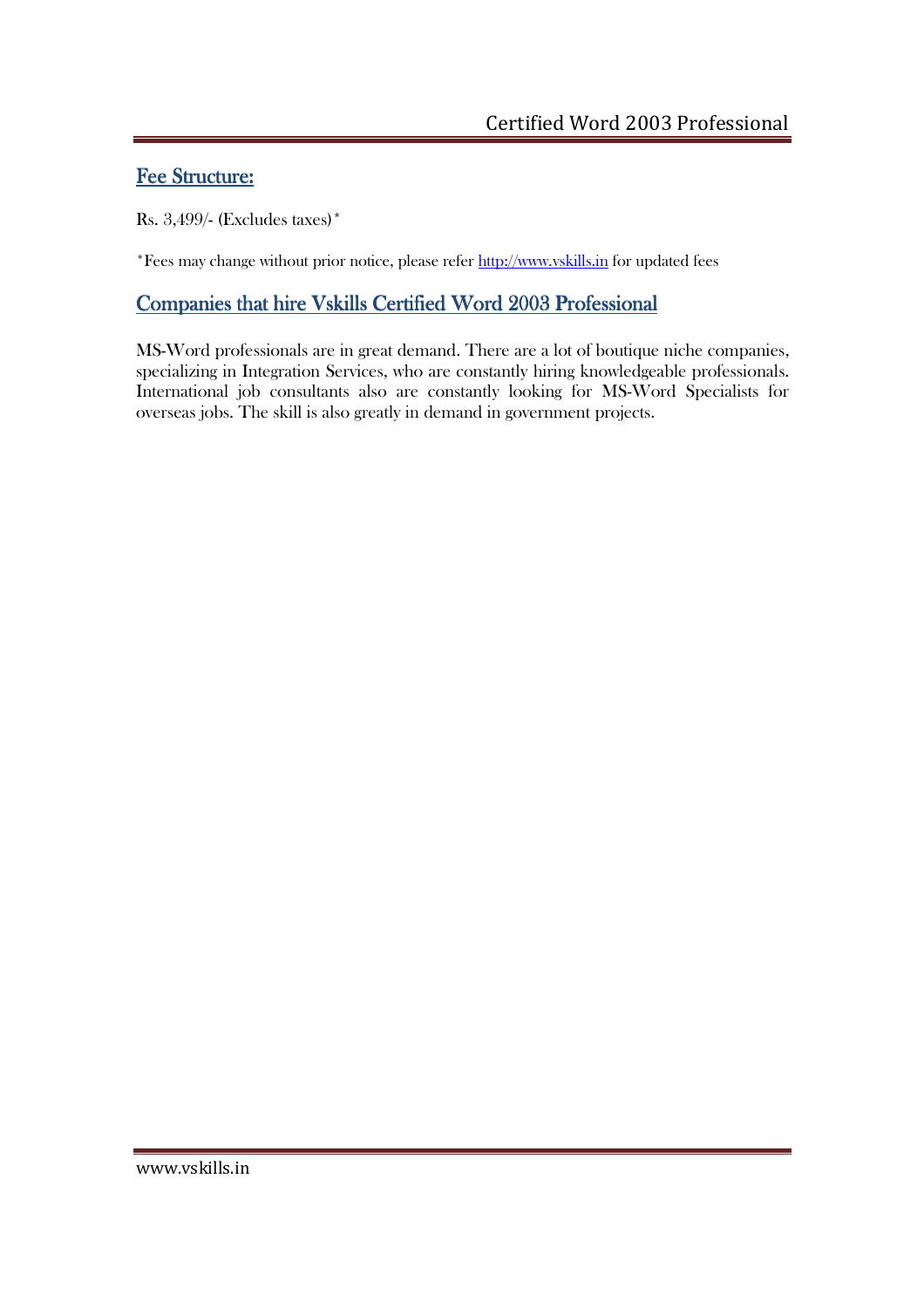# **Table of Content**

## 1 Creating Content

- 1.1 Insert and edit text, symbols and special characters
- 1.2 Insert frequently used and pre-defined text
- 1.3 Navigate to specific content
- 1.4 Insert, position and size graphics
- 1.5 Create and modify diagrams and charts
- 1.6 Locate, select and insert supporting information

# 2 Organizing Content

- 2.1 Insert and modify tables
- 2.2 Create bulleted lists, numbered lists and outlines
- 2.3 Insert and modify hyperlinks

# 3 Formatting Content

- 3.1 Format text
- 3.2 Format paragraphs
- 3.3 Apply and format columns
- 3.4 Insert and modify content in headers and footers
- 3.5 Modify document layout and page setup

# 4 Collaborating

- 4.1 Circulate documents for review
- 4.2 Compare and merge documents
- 4.3 Insert, view and edit comments
- 4.4 Track, accept and reject proposed changes

# 5 Formatting and Managing Documents

- 5.1 Create new documents using templates
- 5.2 Review and modify document properties
- 5.3 Organize documents using file folders
- 5.4 Save documents in appropriate formats for different uses
- 5.5 Print documents, envelopes and labels
- 5.6 Preview documents and Web pages
- 5.7 Change and organize document views and windows

# **6 Formatting Content**

- 6.1 Create custom styles for text, tables and lists
- 6.2 Control pagination
- 6.3 Format, position and resize graphics using advanced layout features
- 6.4 Insert and modify objects
- 6.5 Create and modify diagrams and charts using data from other sources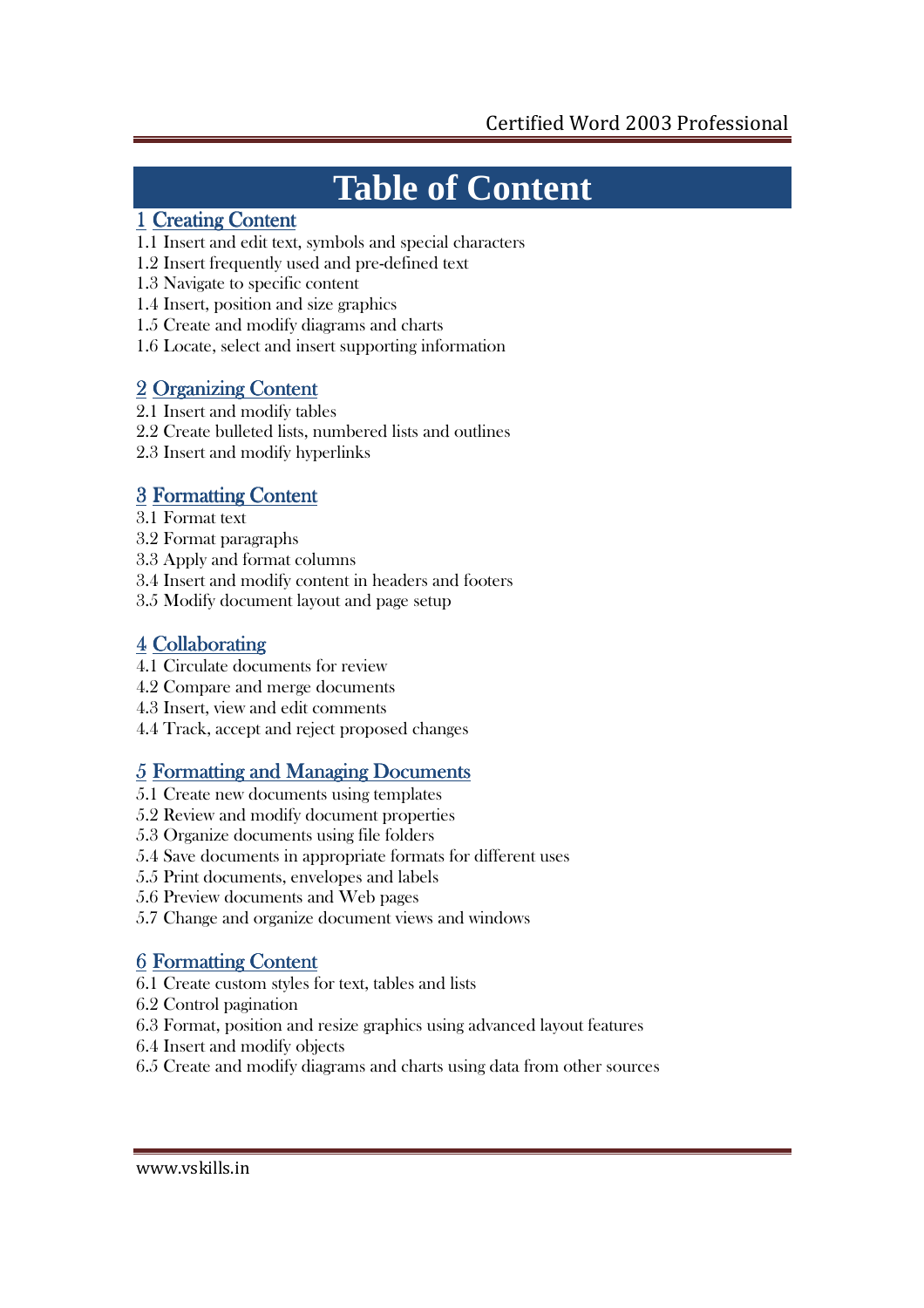## 7 Organizing Content

- 7.1 Sort content in lists and tables
- 7.2 Perform calculations in tables
- 7.3 Modify table formats
- 7.4 Summarize document content using automated tools
- 7.5 Use automated tools for document navigation
- 7.6 Merge letters with other data sources
- 7.7 Merge labels with other data sources
- 7.8 Structure documents using XML

## 8 Formatting Documents

- 8.1 Create and modify forms
- 8.2 Create and modify document background
- 8.3 Create and modify document indexes and tables
- 8.4 Insert and modify endnotes, footnotes, captions, and cross-references
- 8.5 Create and manage master documents and subdocuments

# 9 Collaborating

- 9.1 Modify track changes options
- 9.2 Publish and edit Web documents
- 9.3 Manage document versions
- 9.4 Protect and restrict forms and documents
- 9.5 Attach digital signatures to documents
- 9.6 Customize document properties

# 10 Customizing Word

- 10.1 Create, edit, and run macros
- 10.2 Customize menus and toolbars
- 10.3 Modify Word default settings
- 10.4 Keyboard Shortcuts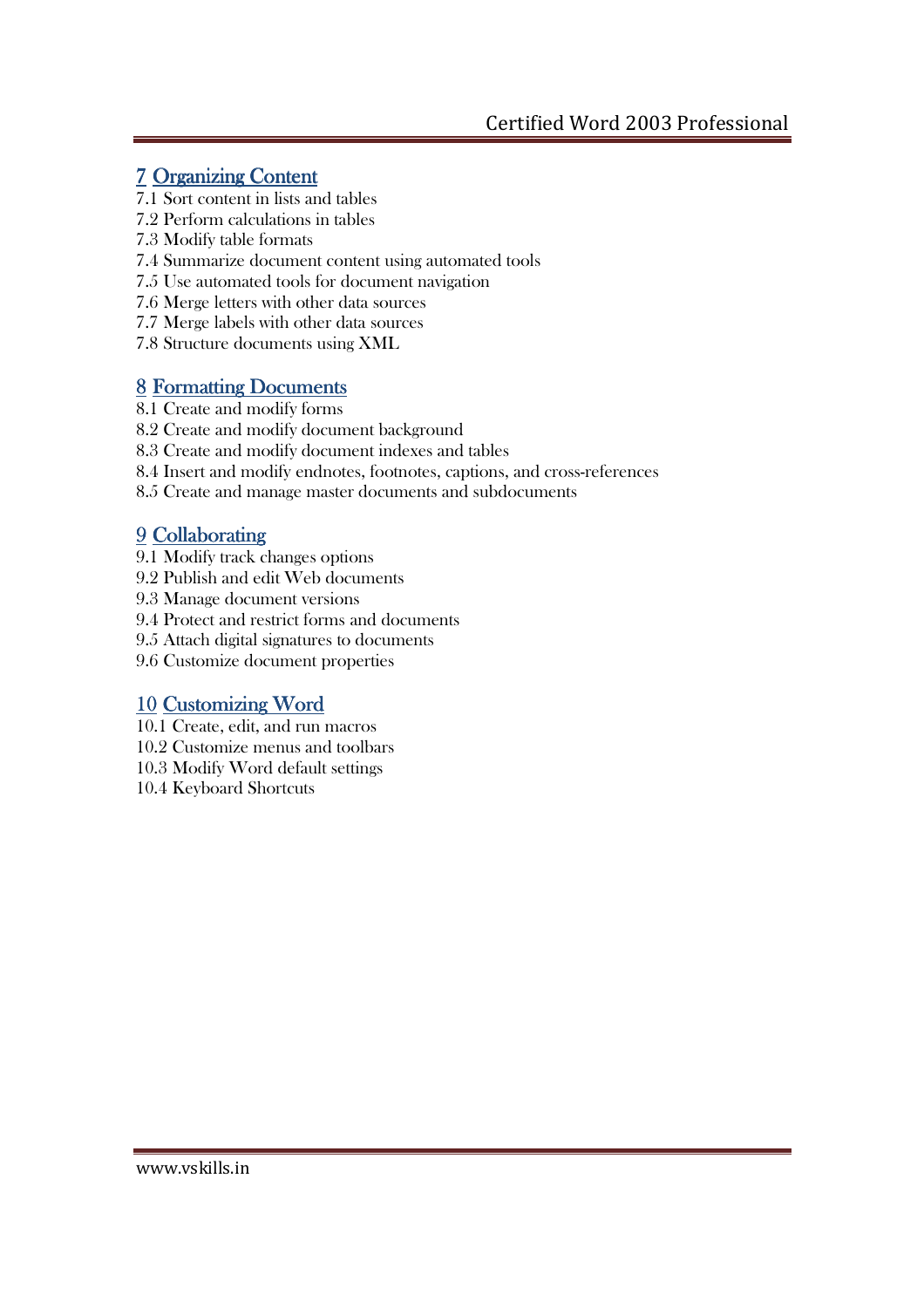# Sample Questions

#### 1. You cannot close MS Word application by by

- A. Choosing File menu then Exit submenu
- B. Press Alt+F4
- C. Click X button on title bar
- D. From File menu choose Close submenu

#### 2. Thesaurus tool in MS Word is used for

- A. Spelling suggestions
- B. Grammar options
- C. Synonyms and Antonyms words
- D. All of above

## 3. Word files have extension

- A. DOC
- B. XLS
- C. PPT
- D. None of above

#### 4. The shortcut key to open find dialog box is

- A. Control  $+ F$
- B. Control + L
- $C.$  Control +  $G$
- D. None of above

#### 5. The shortcut key to access Open file dialog box is

- A. Control + F B. Control + O C. Control + G
- D. None of above

#### **Answers: 1 (D), 2 (C), 3 (A), 4 (A), 5 (B)**